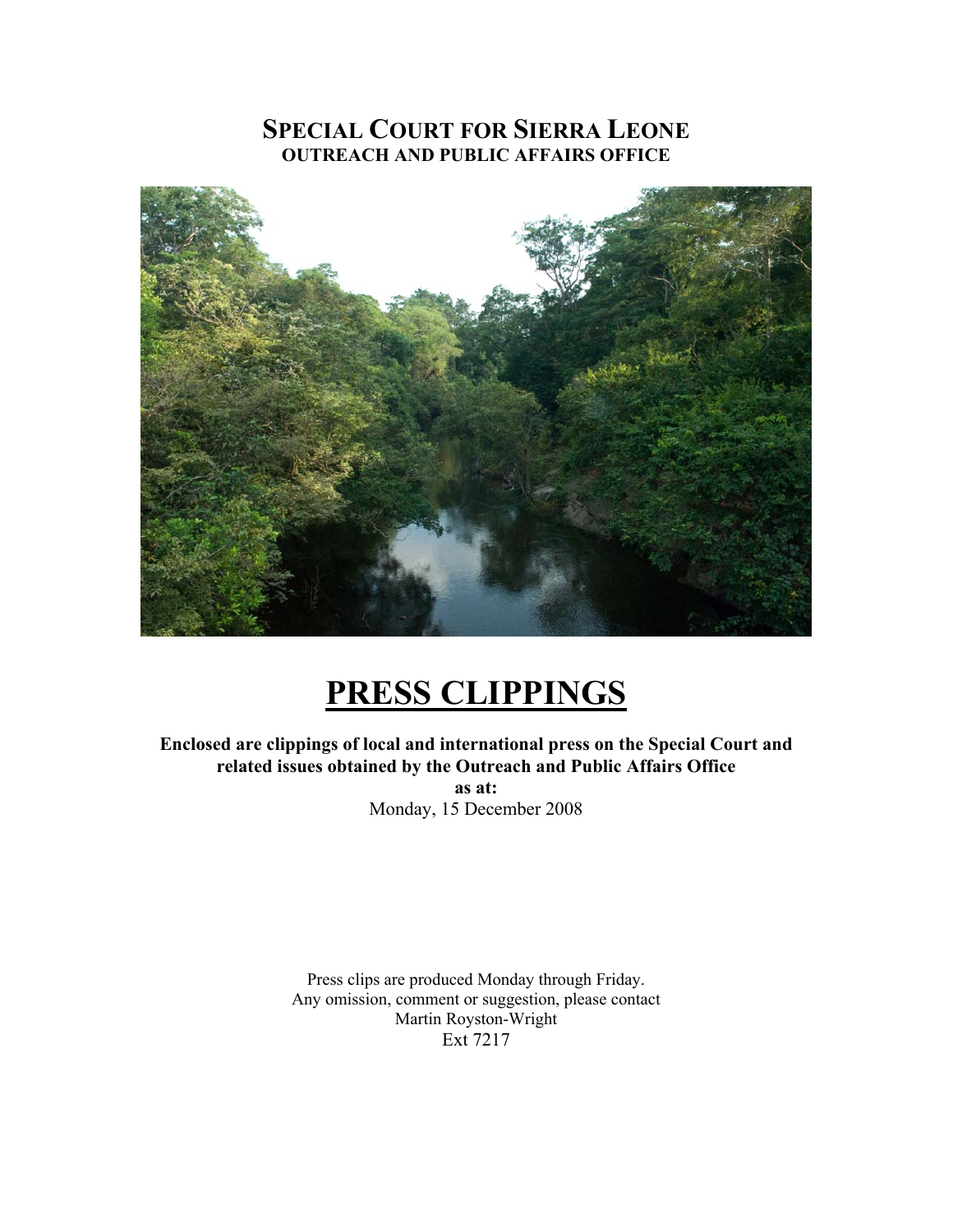| Pages 3-6   |
|-------------|
| Pages 7-8   |
| Pages 9-11  |
| Page 12     |
| Page 13     |
| Pages 14-15 |
|             |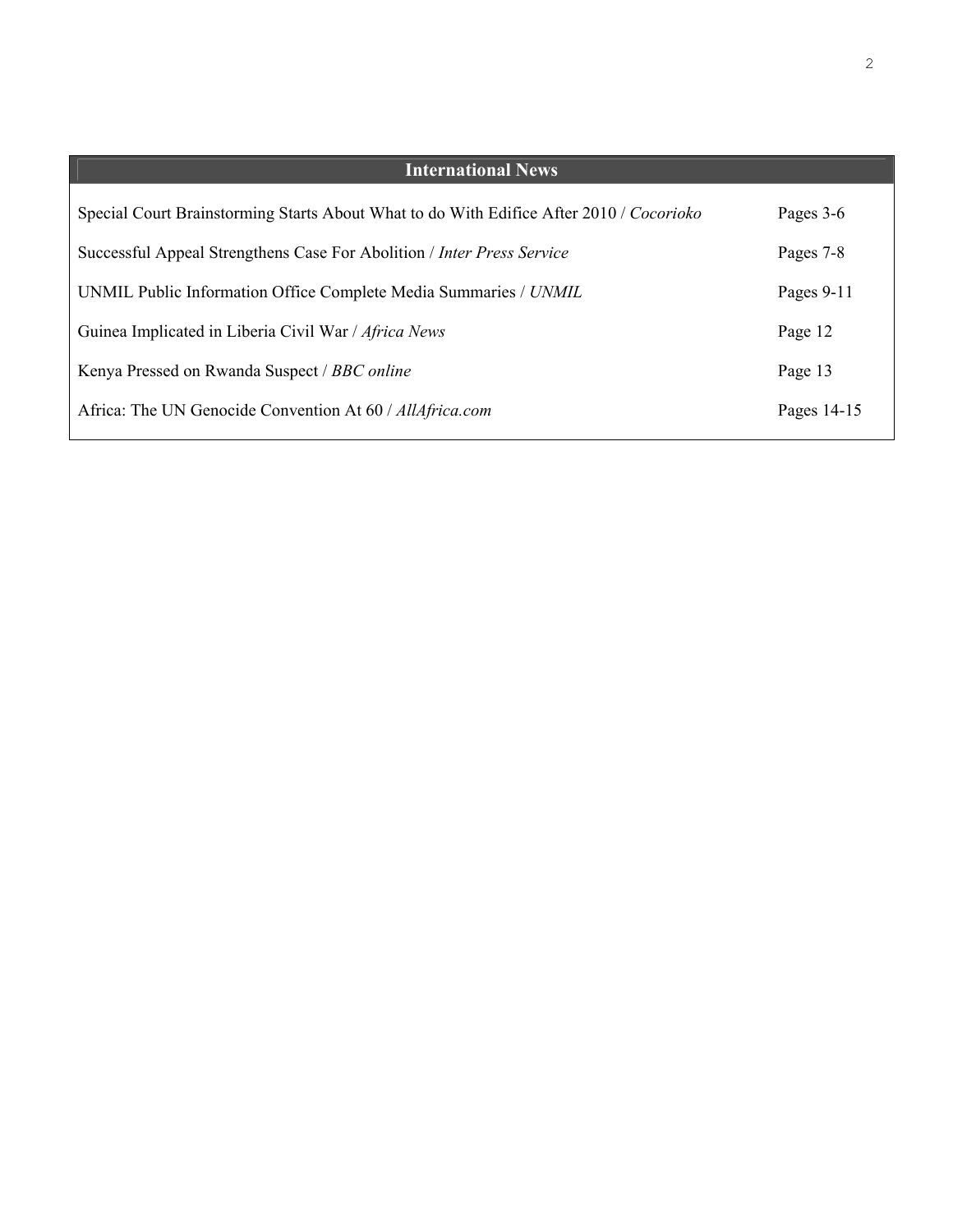Cocorioko Saturday, 13 December 2008

# **PICTORIAL DISPLAY: Special Court brainstorming starts about what to do with edifice after 2010**

Written by Leeroy Wilfred Kabs-Kanu Saturday, 13 December 2008

The Special Court for Sierra Leone, which was supported by the United Nations, tried accused persons who bore the most responsibility for the atrocities committed during the Sierra Leone war. The court will be winding down its activities in 2010. The question that will then remain is what to do with the magnificent buildings and structures that housed the court.



**Photo of participants in yesterday's sesssion : From left : Mr. Mannah Kpukumu, the First Secretary at the Sierra Leone U.N. Mission and Ambassador Bockarie Stevens ( Backs turned ); Ambassador Rupert Davies ; the newly-arrived Deputy Permanent Representative in charge of Legal Affairs, Hon. Osman Keh Kamara; COCORIOKO Editor Kabs-Kanu; Special Court officials James Cooke, Anthony Triolo and Registrar, Herman Von Hebel.**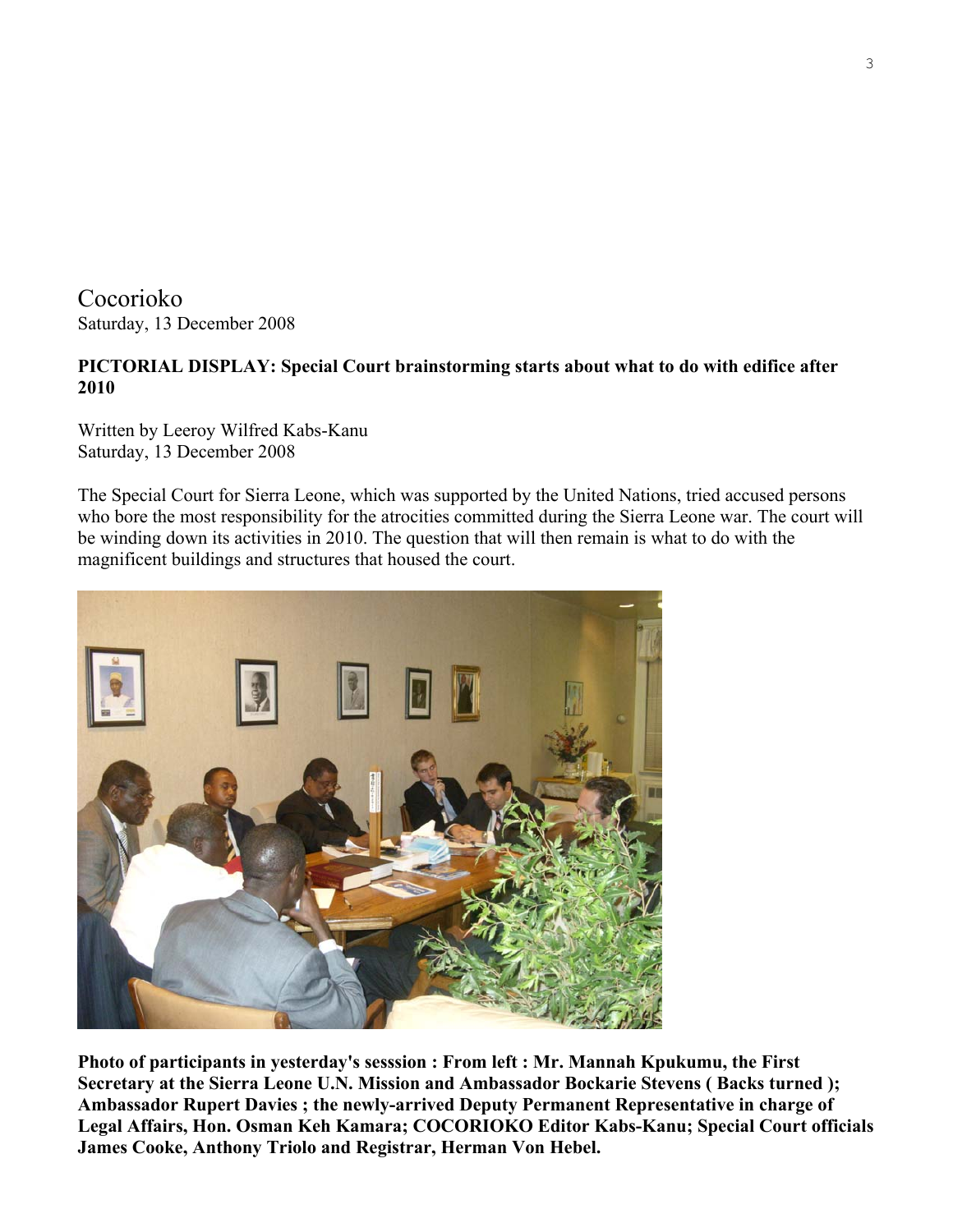

**From Left : Mr. Mannah Kpukumu , Ambassadors Stevens, Davies and Kamara**



**Special Court Registrar Herman Von Hebel and Minister Kargbo confer** 

At the conference Room of the Sierra Leone Permanent Mission to the UN in New York yesterday Friday December 12, 2008 ,the Registrar of the court, Mr. Herman Von Hebel and two other officials , held an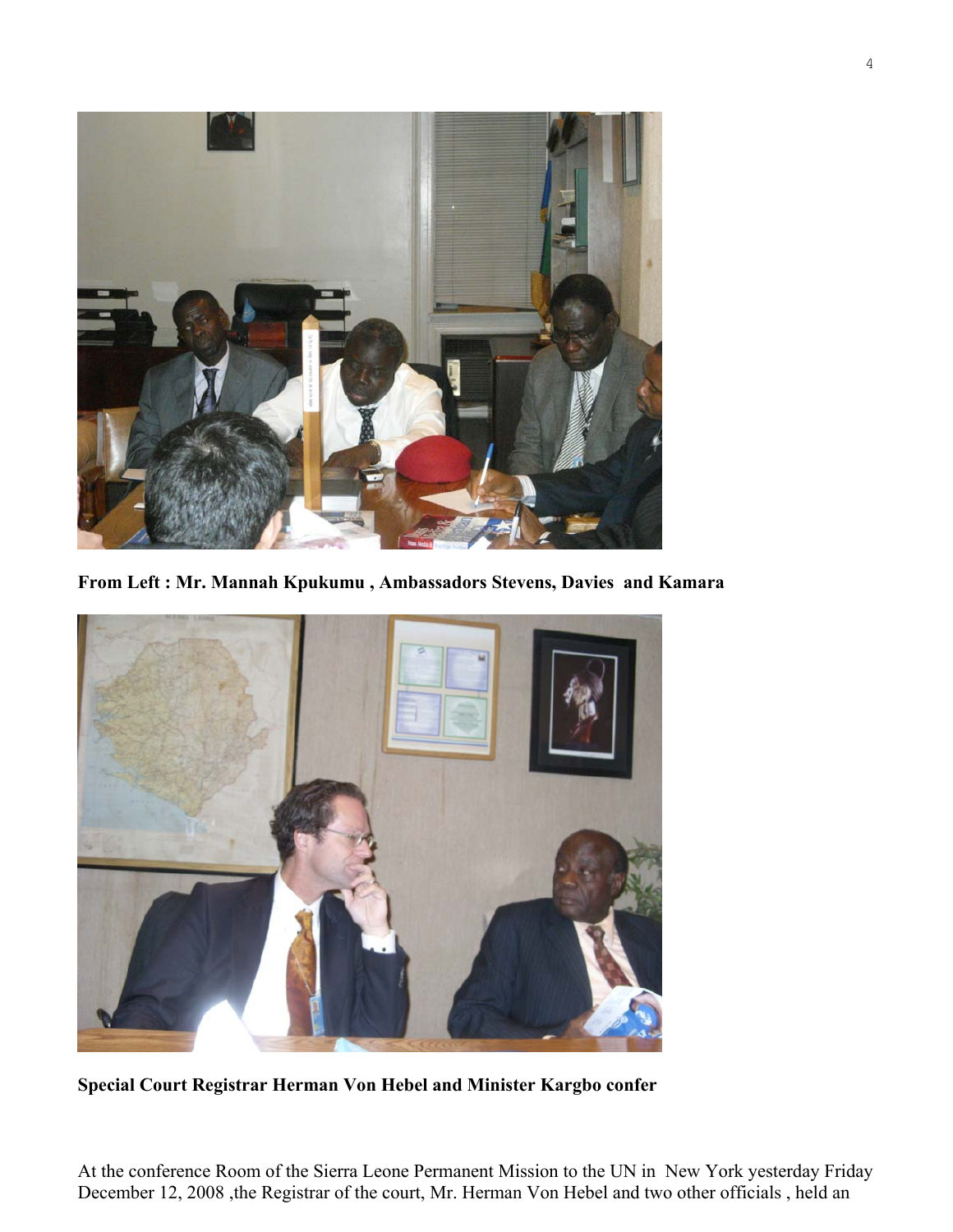important meeting with staff of the Sierra Leone Permanent Mission to the UN, Sierra Leone's Ambassador to the U.S, H.E. Bockarie Stevens , Information Minister Alhaji Ibrahim Ben Kargbo and officials of the COCORIOKO newspaper, Leeroy Wilfred Kabs-Kanu and Foday Mansaray to lay out the groundwork for the brainstorming exercise about to commence to decide what is done to the Special Court edifice.

In his opening remarks, the Registrar of the Special Court, Mr. Herman Von Hebel, said that it was a great opportunity to know the future use of the facility. He stated that the court structure, which includes the offices, court house and detention facilities, was the property of the government of Sierra Leone. He said the time has now come to determine what to do with the edifice when the court winds down in 2010.

The Registrar said that it was with the government of Sierra Leone to decide. He indicated that the only responsibility of members of the Special Court is to listen to what people want the edifice to be used for. He said that the edifice comprises of 11 -and-half acres of land and it would be difficult for one organization to take control of all of it. He noted that different suggestions had been provided for the future use of the buildings :

1. A MEMORIAL . Part of the archives of the TRC and the Special Court and pictures could be used here to tell a story about what happened in Sierra Leone, with the wish that these things do not happen again.

2.There is a library that could be used by Sierra Leoneans to gain access to judicial materials.

3. The detention facility is up to international standards The Red Cross was satisfied with it. This could function as a detention center. The prison facility could be continue to be a detention facility, though the government has expressed the desire to have convicts of the Special Court moved to other countries for security reasons. Some countries like Rwanda and Senegal could take them in, but it will involve money .War criminals could be swapped and Rwandan convicts brought in but this will involve money but there might be financial benefits.

4. There is the court house which could be used as a courthouse or lecture rooms.

5. The edifice could also be used by different organizations as training centers for international organizations, e.g. The ECOWAS Judiciary

6. The facility could also be used as training center for the rule of law. It could be used to train judges, defence counsels, prosecutors , the military , the people involved in the chain of events pertaining to the war. The Registrar said Fourah Bay College was famous for being a center of learning for Africans. The facility , if used as training center for the rule of law would make Sierra Leone a nation where the rule of law is being promoted. It could be called the President Koroma Center for the Rule of Law. He said universities and think-thanks could discuss these suggestions.

The Registrar remarked : "What are the financial possibilities to make it happen ? ... We are not in the driving seat. It is the government of Sierra Leone that should be in the driving seat, but we will be more than happy to assist in fund-raising activities, financial planning and what the government may want to see happen to the edifice ".

 The Registrar said that invitations had been sent out for brain-storming sessions . "We need stakeholders and foundations to participate. 30 have confirmed that they will participate and the venue is a law firm in Washington DC, next to the White House. We can expect roughly 40-50 people ", he went on. They, the law firm, will pay for the whole thing. It's a big law firm .They see it as an interesting thing to work with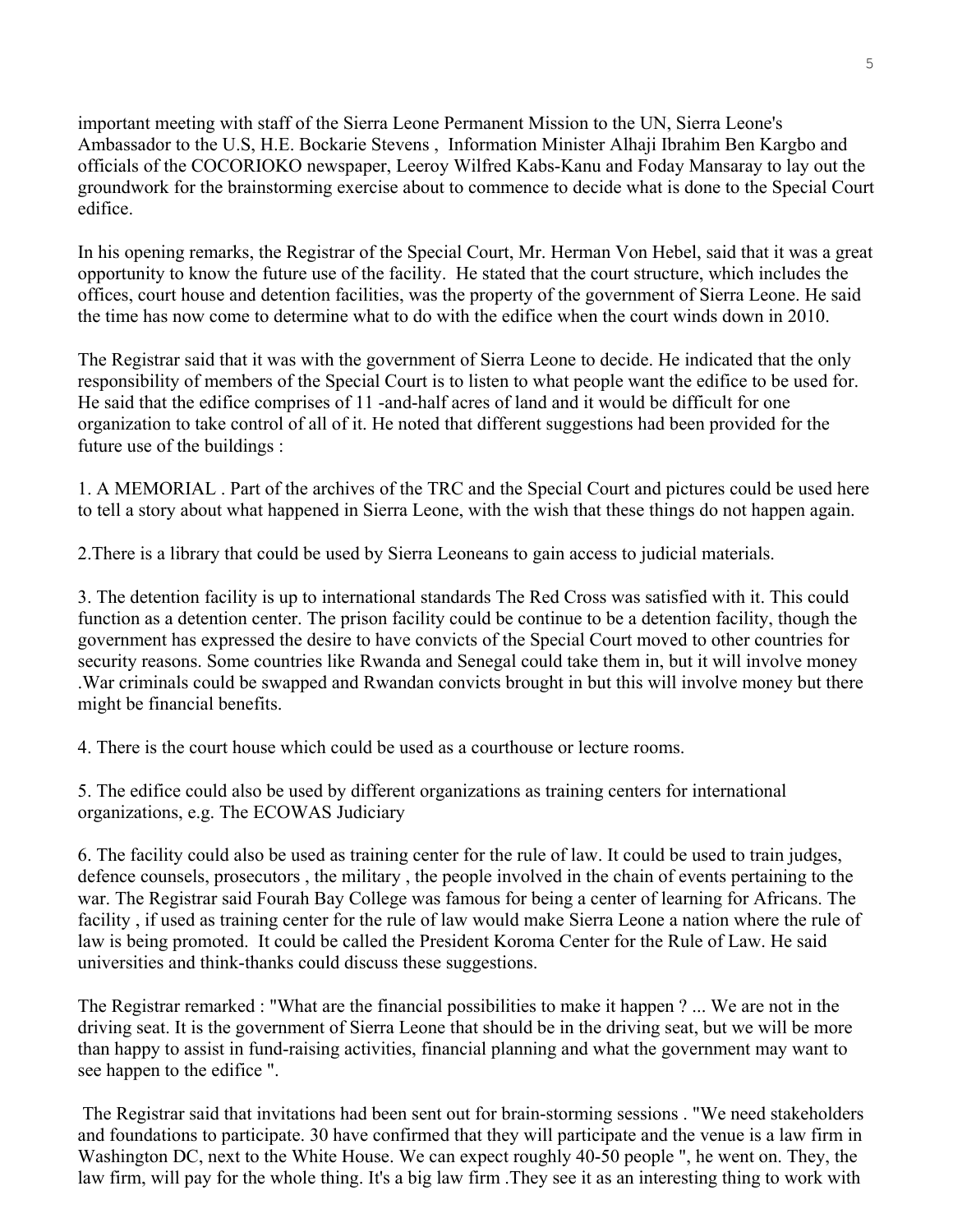the Special Court. They also worked with the International Criminal Court...We can have break-out sessions of people who will come out with ideas about how to raise money ".

The event, the Registrar suggested, could be for 2 hours, lasting from 9:30am to 11: 30 am. "We can have 2009 for everything to be set then we can begin to concentrate on funding which takes time ", he affirmed.

More meetings are expected.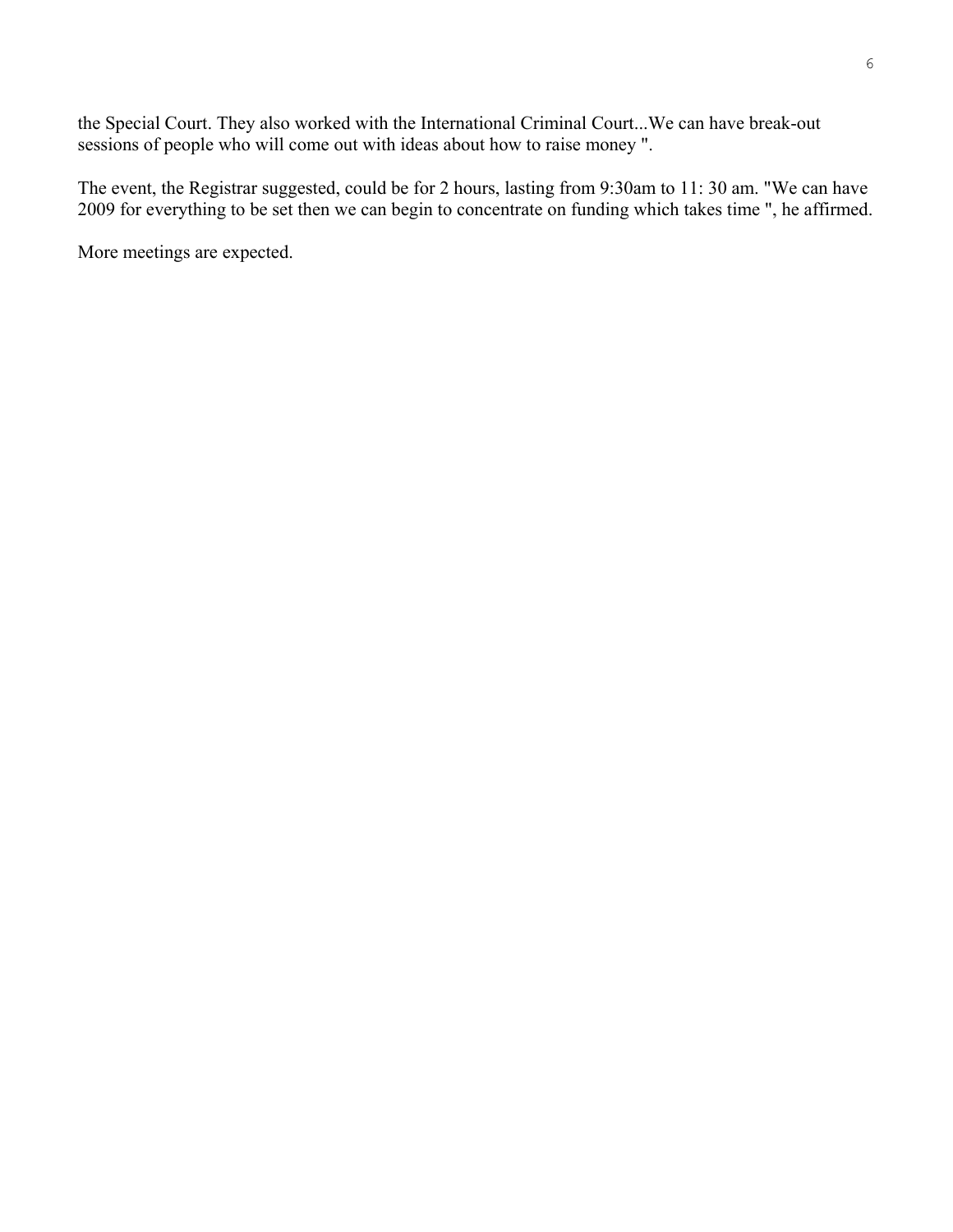# **DEATH PENALTY-SIERRA LEONE: Successful Appeal Strengthens Case For Abolition**

Mohamed Fofanah

A court in Sierra Leone has overturned treason convictions for 11 men. It is the first successful appeal against a death penalty in that country, opening the possibility of an eventual end to capital punishment there.

"It was like a miracle, I could not believe it. We were all filled with emotions when the judge said that we were acquitted and discharged," said Hindolo Trye, one of those aquitted.

The charges -- laid against 10 members of the former armed opposition groups, the Armed Forces Revolutionary Council (AFRC) and the Revolutionary United Front (RUF), and one civilian -- related to an armed attack on the armory at Wellington barracks, on the outskirts of Freetown in January 2003, in an apparent attempt to overthrow the government of President Kabbah.

"The acquittal of the eleven condemned prisoners is phenomenal," said Brima Sheriff, the director of Amnesty International in Sierra Leone. "This is the very first time in the history of this country that condemned prisoners had won their appeal and released especially for the conviction of treason."

Sadly, Osho Williams, the lawyer and All Peoples' Congress member of parliament who represented the eleven convicted prisoners during their 2004 trial and subsequent appeal, died just a few days after winning this victory.

This overturning of a previous decisions by the court has highlighted a key argument against the death penalty -- the fact that an error in judgment can never be corrected if the victims have lost their lives.

The Court of Appeal acquitted the ten for procedural lapses during their trial; the fact that the trial judge failed to analyse the evidence led by the prosecution and to relate same to the law; and the trial judge's failure to direct the jury adequately on the law relating to accomplices, and the danger of convicting on the uncorroborated evidence of an accomplice.

In Sierra Leone murder, aggravated robbery and treason are capital crimes.

However there have been no judicial executions since October 1998, when 24 AFRC members convicted of treason were publicly executed after a trial before a military court.

One of the key recommendations of the Truth and Reconciliation Commission (TRC) which was established by the government in 2000 to create an impartial historical record of human rights abuses committed during the armed conflict and to provide a forum for victims and perpetrators to recount their experiences was enshrining the right to human dignity and abolishing the death penalty.

The TRC's report explicitly calls for the immediate repeal of laws authorising the death penalty, for a moratorium on all executions pending abolition, and for the government to commute all pending death sentences.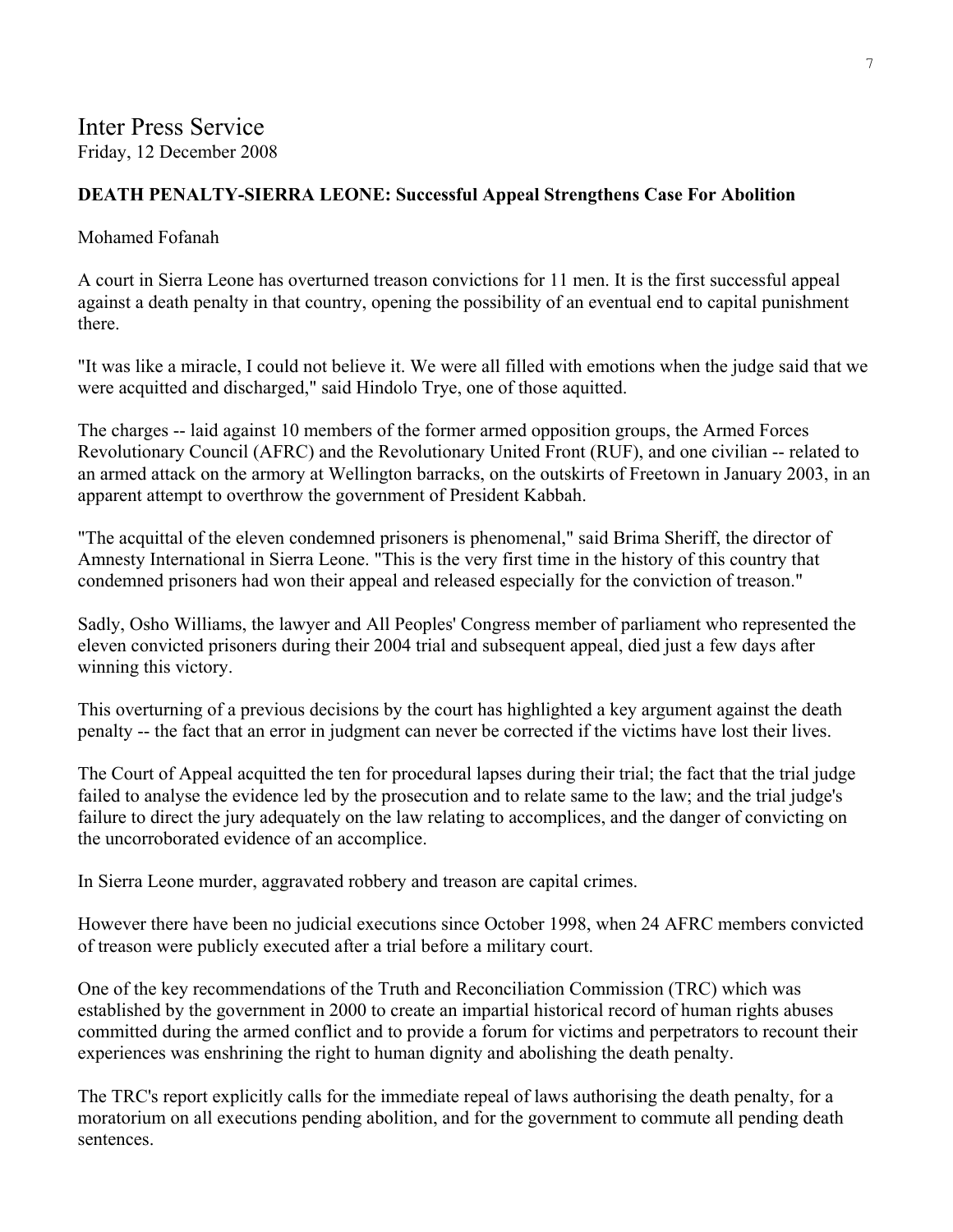But the Constitutional Review Commission of Sierra Leone has recommended only that the death penalty be replaced by life imprisonment in all cases of treason or other crimes of political nature that do not directly result in the death of another person and be replaced by life imprisonment.

"This is not enough," said the Amnesty Director in Sierra Leone. "We are calling for full commitment by the government for a abolition of the death penalty and nothing less"

Meanwhile, on Nov. 20, Sierra Leone abstained from voting on a moratorium on the death penalty at the UN General Assembly. This abstention has been condemned by many rights activists in the country.

The country still has 13 prisoners -- ten male and three female -- on death row at the maximum-security Pademba Road Prison, according to prisons officials.

Mambu S. Feika , the director of Prison Watch -- an organization that monitors all prisonS in Sierra Leone -- told IPS that the acquittal of the ten death row prisoners has brought not only faith in the justice system of the country but hope for the other 13 prisoners awaiting executions.

"The previous government of Tejan Kabbah has observed a moratorium on the death penalty. The Ernest Bai Koroma government has started on a good footing on the death penalty we sense willingness by this government to get rid of the death penalty in our statutes and these signs are good for the remaining 13 on death row."

The Attorney General and Minister of Justice, Serry Kamal, told IPS that the president still reserves the decision to endorse the death penalty prescribed by the courts but that as the Minister of Justice, he will not recommend to the President to sign the execution order for any condemned Prisoner.

"Osho fought to save our lives it is a pity he had to loose his before he could see us live again, we hope that his party which is in power lives his dream to abolish the death penalty," Hindolo sighed.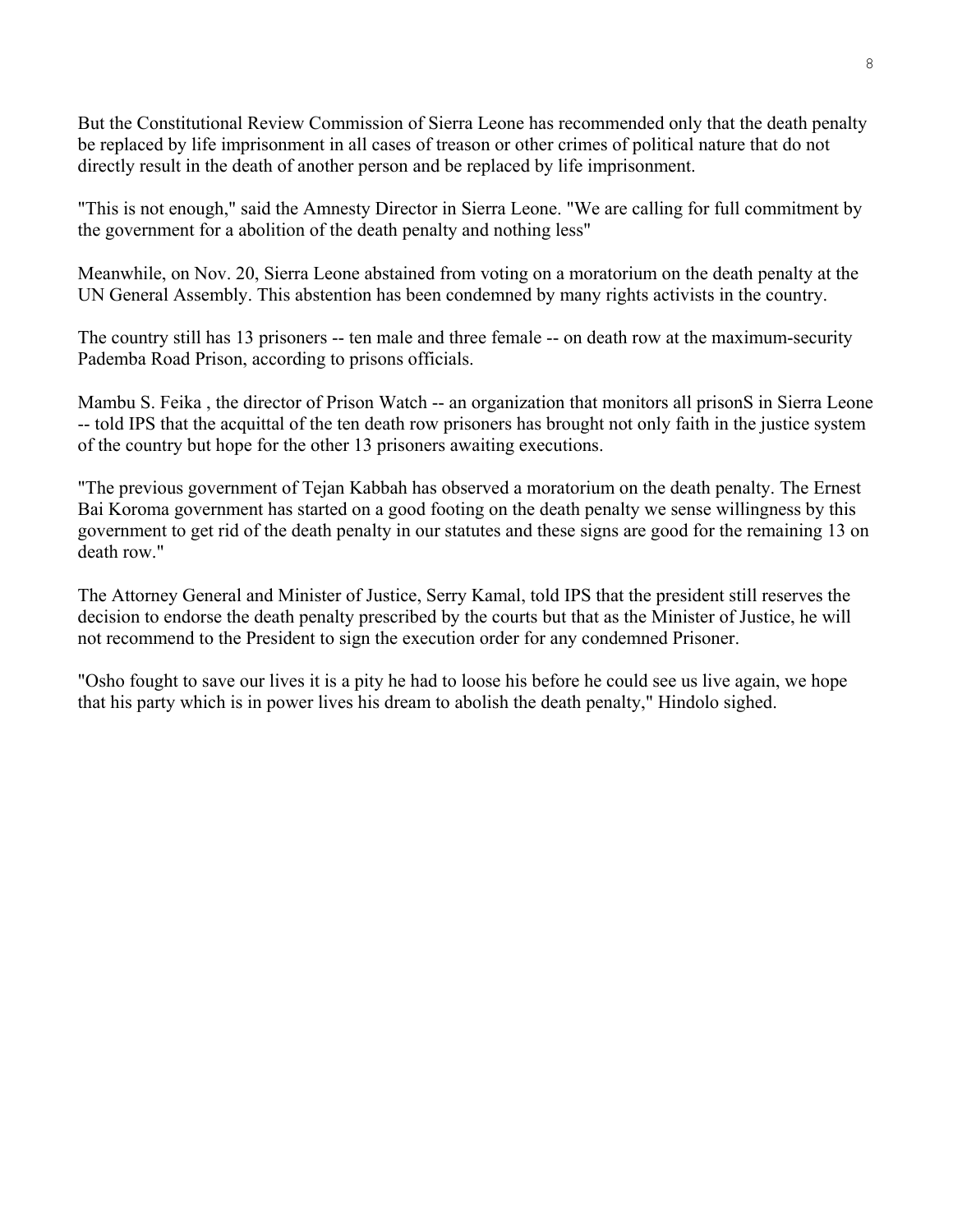

United Nations Mission in Liberia (UNMIL)

# **UNMIL Public Information Office Complete Media Summaries 12 December 2008**

*[The media summaries and press clips do not necessarily represent the views of UNMIL.]*

#### **Newspaper Summary**

**Police Boss Warns Residents Living Under Collapsed Bridge** 

(The Informer, National Chronicle)

- Police Inspector General, Col. Beatrice Munah Sieh-Browne has warned homeless people living under the collapsed Vai Town Bridge in Monrovia to leave the area or risk being forcefully removed. She said it was unsafe for homeless Liberians to live under the collapsed bridge, adding "government has concluded arrangements for the construction of the bridge". Director Sieh emphasized that it is against public safety to live in an area considered unsafe, warning residents of the area to "vacate".
- It can be recalled that prior to the collapse of the bridge, the government declared the bridge unsafe and stopped pedestrians and vehicles from using it.
- Two days later, the bridge collapsed but with no detailed information regarding casualty. Since then, the Liberian government asked those living under the bridge to leave but they have refused to do so. The World Bank has allotted several millions United States dollars for the construction of the bridge which is expected to be implemented by a Chinese company.

#### **TRC Official Reports Threat on His Life**

(The News)

- The Media and Outreach Director of the Truth and Reconciliation Commission of Liberia (TRC) has alarmed that former lawmaker Sando Johnson has threatened his life. Speaking at a news conference yesterday, Mr. Richmond Anderson said the threat was issued two days ago after Mr. Johnson accused him of being behind the publication of a list of people wanted by the commission.
- Mr. Johnson has meanwhile dismissed the claim saying it was false and misleading. This is the second time in a week that Executives of the TRC has reported threat on their lives. Early this week, Commissioners Massa Washington and John Stewart made similar claim which has been reported to the police.

#### **US Ambassador says "Corruption is Huge Challenge"**

(The Inquirer, The News, Daily Observer)

- United States Ambassador to Liberia, Linda Thomas-Greenfield says corruption still remains one of the major challenges confronting the rebuilding process of Liberia.
- Speaking yesterday at the National Investment Commission, Ambassador Thomas-Greenfield said in order to move the nation ahead in its reconstruction drive, Liberians must make corruption a thing of the past. The Ambassador's call comes in the wake of persistent reports of massive corruption being reported in government. Recent audits conducted by the General Auditing Commission (GAC) indicted several ministries and agencies of government of "corruption".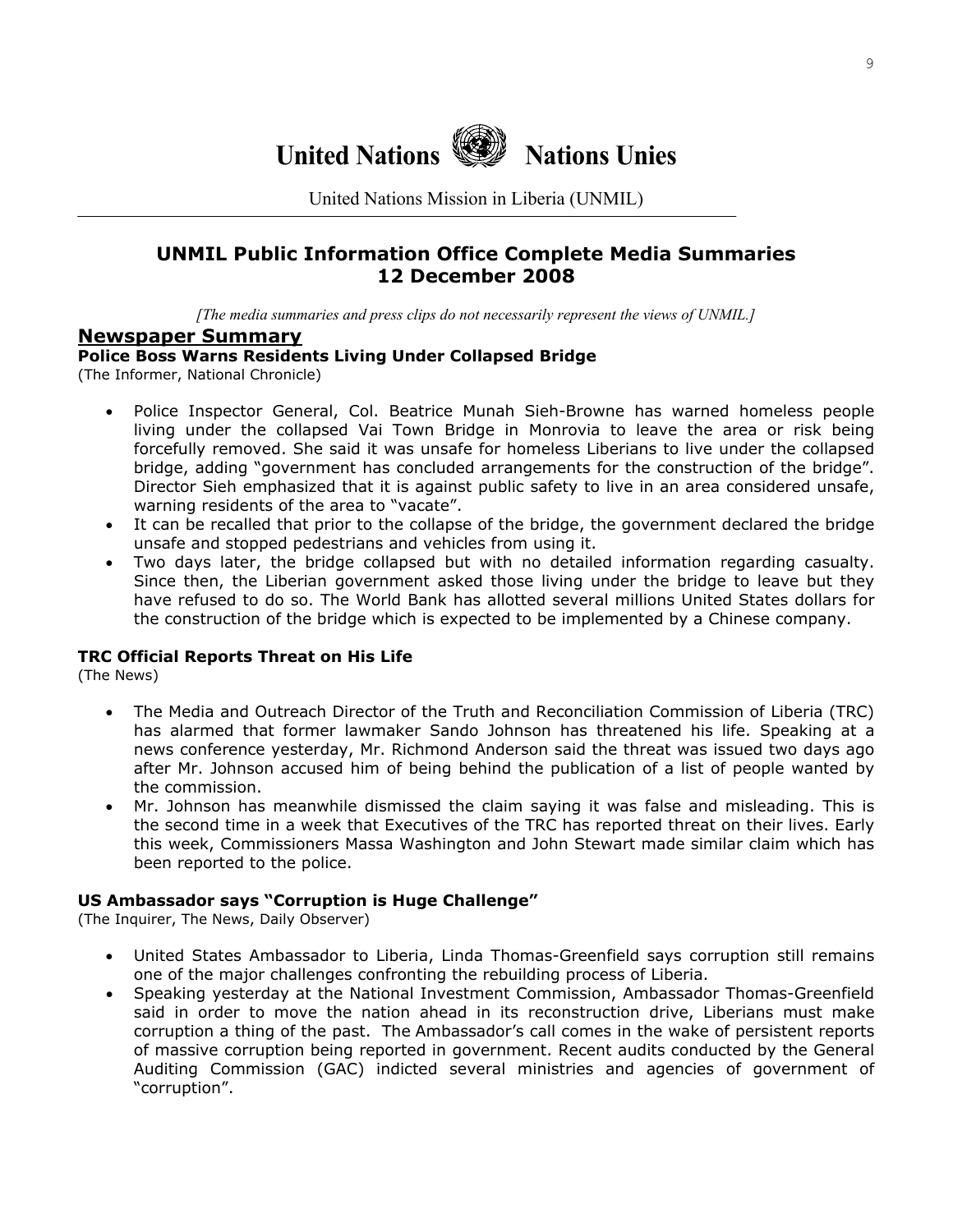#### **ADB/IFAD, MOA Sign US\$28M Grant**

(The Analyst, Daily Observer, Liberian Journal )

- The Ministry of Agriculture (MOA), African Development Bank (ADB) and the International Fund for Agriculture Development (IFAD) have signed a US\$28 million grant to improve food security, agriculture rehabilitation and community-based poverty reduction in Liberia.
- The signing ceremony took place yesterday in Monrovia. Speaking during the ceremony, Agriculture Minister, Dr. Chris Toe said as part of the Lift Liberia Poverty Reduction Strategy which is gradually taking place, the grant would help improve the food, mining and forestry sectors and accelerate economic growth of the larger society.
- For her part, the mission leader of the two organizations, Dr. Marianne Kurzwell outlined the project into various components. She named the support to household capitalization and agricultural development, HIV/AIDS and malaria sensitization campaign as some of the components.

#### **Guinea Supported LURD - Embattled Pro-Temp Tells TRC**

(The Analyst, Daily Observer)

- The founding secretary of erstwhile Liberian United for Reconciliation and Democracy (LURD) Movement, Isaac Nyenabo says the Guinean government aided the group to wage war on the Charles Taylor government. Testifying before the Truth and Reconciliation Commission of Liberia (TRC) yesterday, the embattled Senate President Pro-tempore said that those who ended the struggle have more on the account of what may have happened but to his knowledge, 'things were classified and direct people were not visible.'
- Meanwhile, a former special bodyguard to former Special Security Service (SSS) Director, Benjamin Yeaten, Marcus Hargrave says that he did not spill blood but he fought in combat at the frontline. Hargrave who cried of being a victim in the NPFL said that in 2000 he fought LURD forces with some 13 men in Foya and penetrated through to Voinjama, Lofa County.

# **Radio Summary**

#### **Local Media – Radio Veritas** *(News monitored today at 9:45 am)*

#### **Mano River Union Leaders Adopt Measures to Consolidate Peace in Sub-region**

- An executive Mansion release said member states of the Mano River Union (MRU) have signed a joint communiqué to among other things address security, agriculture and economic challenges affecting member countries.
- The MRU countries signed the communiqué on Thursday in Freetown, Sierra Leone at the close of the  $19<sup>th</sup>$  extraordinary summit of heads of state and governments.
- The Summit was attended by Liberian President Ellen Johnson Sirleaf, who currently chairs the sub-regional grouping; Sierra Leonean President Ernest Bai Koroma, who served as host of the Summit; Ivorian President, Laurent Gbagbo; and the Prime Minister of Guinea, Dr. Ahmed Tidiane Souare.

#### **TRC Executive Alarms over Threat on His Life**

(*Also reported on Star Radio, Sky F.M., Truth F.M. and ELBC*)

#### **Star Radio***(News culled from website today at 8:30 am)*

#### **LDI Launches Survey on Governance**

- The Liberia Democratic Institute (LDI) in collaboration with the Subah Associates has launched what it called the Afro-Barometer Public Opinion Survey in Liberia.
- According to a release, the survey is a comparative series of public opinion surveys that seeks to assess the view of Liberians on the quality of democracy, governance, economic reforms and the quality of Life.
- The LDI said findings from the survey will give donors, NGO's and Government a clear picture of the quality of governance in post-war Liberia.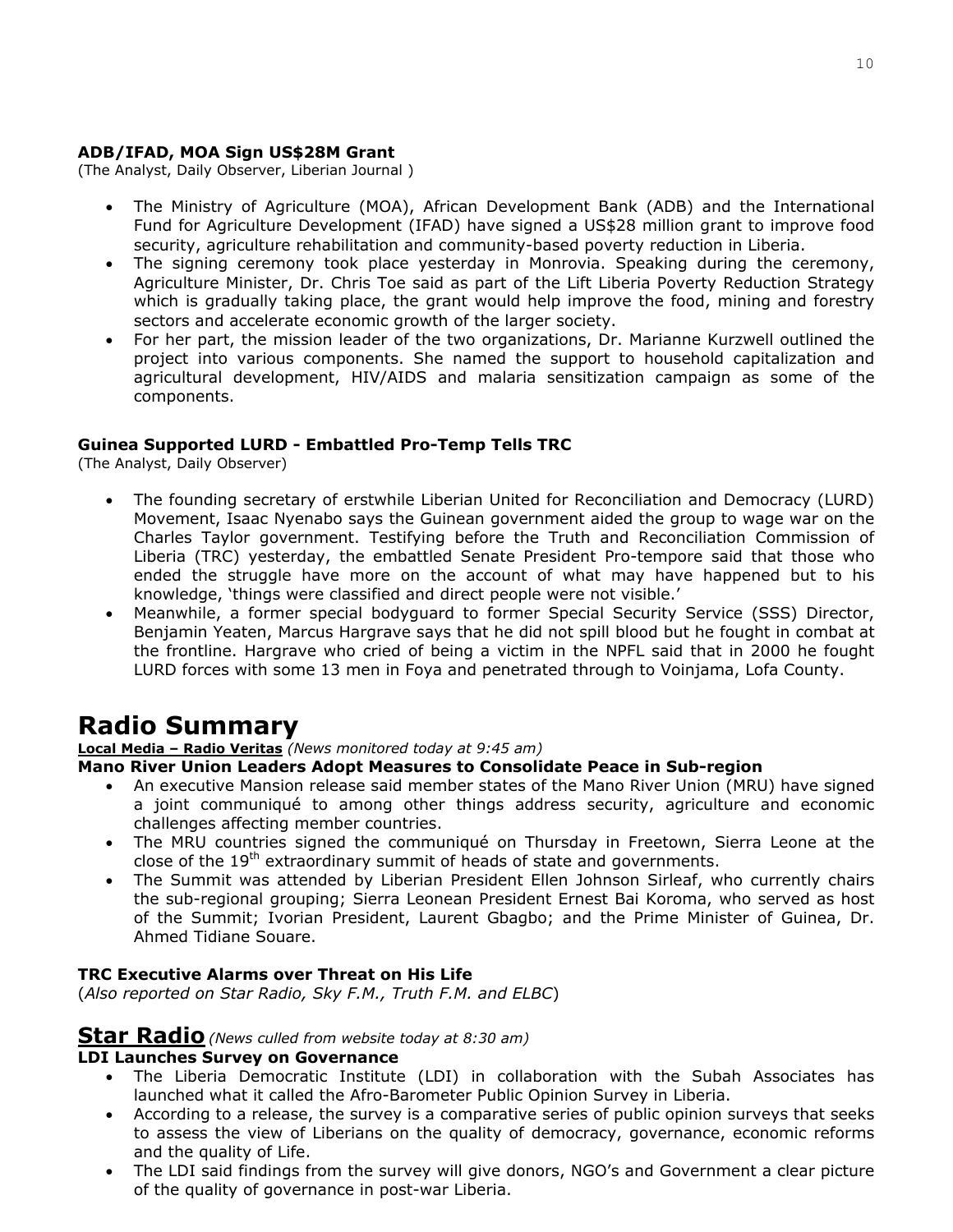#### **New PUL Leadership to be Inducted Today**

- A new leadership of the Press Union of Liberia (PUL) is due to be inducted into office.
- Those to be inducted today are Peter Quaqua as President, Jacob Parley as Vice President and Philip Sandi as Secretary General.
- Others to be inducted are Melissa Chea-Annan as Assistant Secretary General and Mr. Joshua Kpenneh who was re-elected as Treasurer.
- Members of the PUL went to the polls last month and elected a new corps of officers that will serve the union for a two year term.

\*\*\*\*\*\*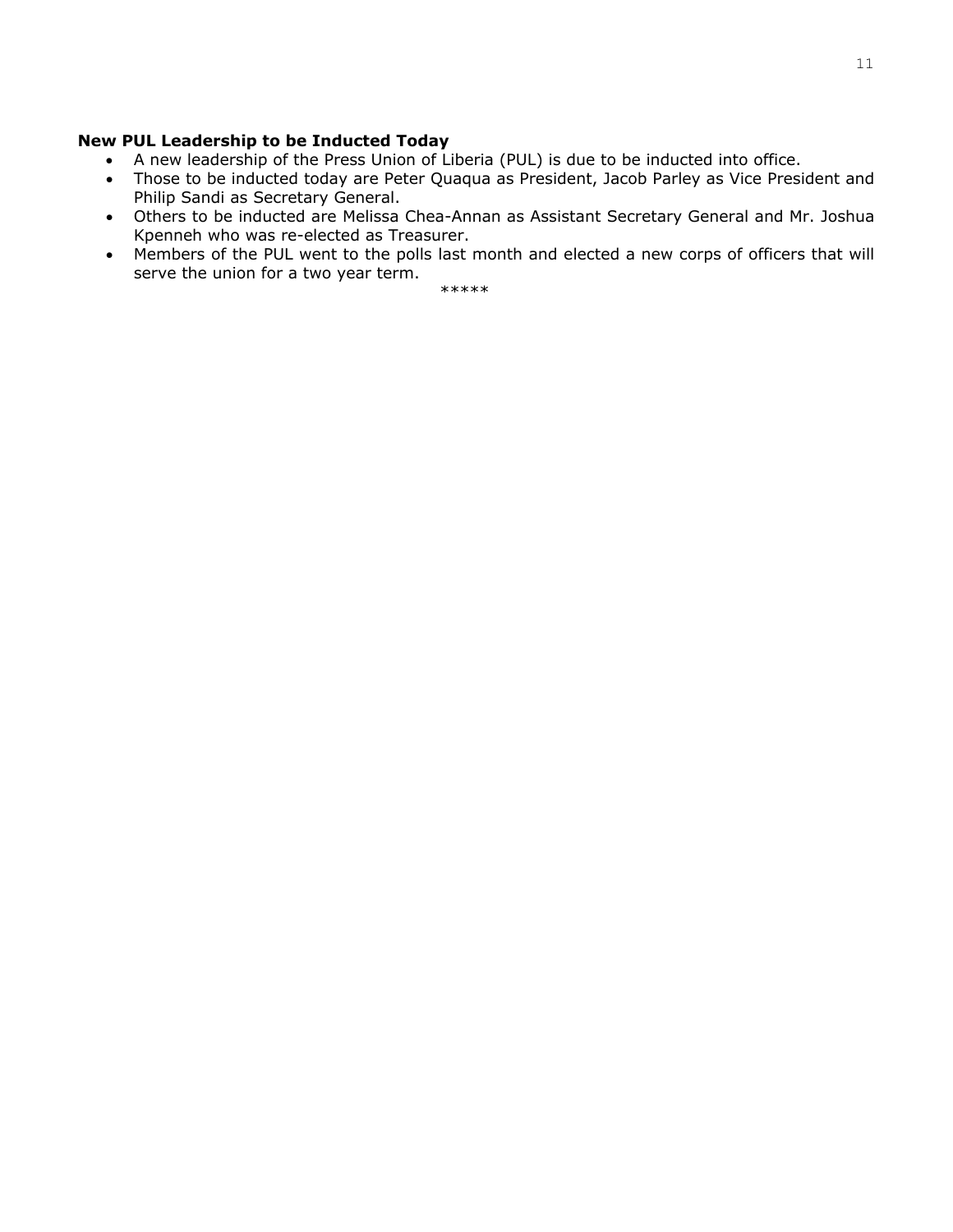Africa News Saturday, 13 December 2008

# **Guinea implicated in Liberia civil war**

By Murtala Mohamed Kamara, AfricaNews reporter in Freetown, Sierra Leone

Guinean President Lansana Conte has been accused of supporting rebel forces in Liberia during the civil conflict which later saw the forceful removal of former president Charles Ghankay Taylor. Taylor is presently standing trial at the UN backed Special Court in The Hague for his alleged involvement in the Sierra Leone brutal war.

Speaking at a session of the Liberia's Truth and Reconciliation Commission Isaac Nyenabo founding Secretary for the Liberian United for Reconciliation and Democracy (LURD) rebel group affirmed that president Conte aided the group to wage war on Taylor's Government.

Nyenabo said because the National Patriotic Front of Liberia invaded Guinea, president Conte seek the service of Joe Wylie to assist in invading Liberia as a means of payback with the aim of removing Taylor from power.

The Liberia's TRC was created to investigate the root curses of the 15 years brutal war and to avoid a repetition. Former leaders of the Mano River Union Countries which comprises Guinea, Liberia, Sierra Leone and now Côte d'Ivoire have in the past been pointing fingers at each other for supporting various rebel groups in their countries. Whiles Taylor was accused of supporting the invasion of Sierra Leone and Guinea, Sierra Leone and Guinea on their part also blamed Taylor for their wars.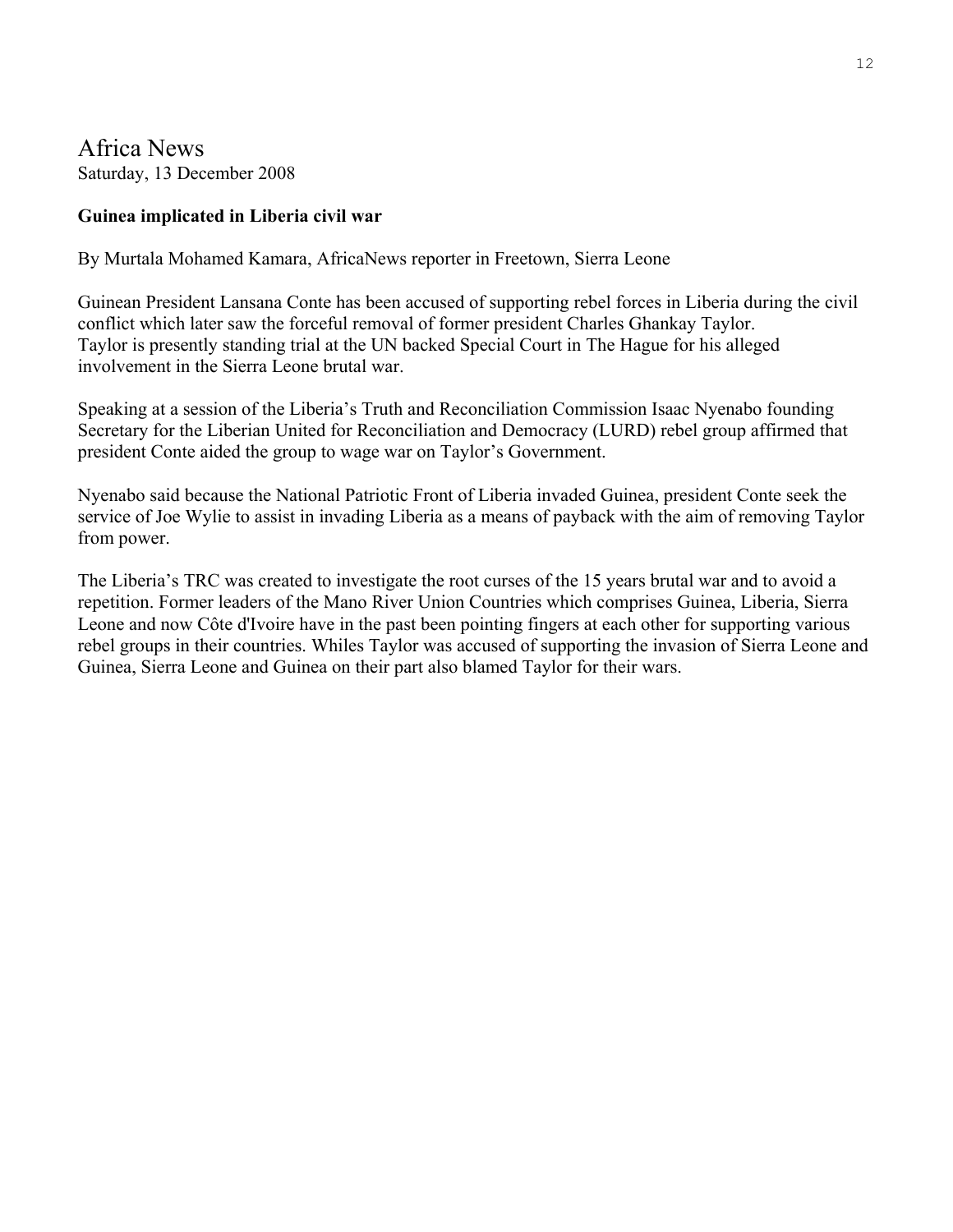BBC Online Friday, 12 December 2008

### **Kenya pressed on Rwanda suspect**

Police say they have no proof Felicien Kabuga is in Kenya

Kenya must step up its efforts to track down a Rwandan genocide suspect, the International Criminal Tribunal for Rwanda (ICTR) says.

The ICTR chief prosecutor is expected to tell the UN Security Council he is not satisfied with the level of cooperation and assistance from Kenya.

Felicien Kabuga is accused of helping finance the 1994 genocide in which 800,000 people were killed.

An international arrest warrant was issued for Mr Kabuga in 1999.

ICTR spokesman Roland Amoussouga told the BBC that Kenya had not achieved the expected results with regards to Mr Kabuga's arrest.

"What is very important is for Kenya to live up to the expectation," Mr Amoussouga said.

#### **Tangible evidence**

Chief prosecutor Hassan Bubacar Jallow will give a report on the progress in terms of the ICTR's cooperation with Kenya in the hunt for Mr Kabuga, the spokesman said.

In 2006, Mr Jallow said the court had evidence that Mr Kabuga "visits or he resides and carries out business" in Kenya.

The ICTR said the fugitive had received protection from some officials from Kenya's former President Daniel arap Moi, but the government denied this claim.

There have been several attempts by the police in Kenya to arrest Mr Kabuga, including one in June when police admitted that they had arrested the wrong man.

The Kenyan police say that although they have received several tip-offs on the fugitive's whereabouts, there is no tangible evidence that he is in the country.

In May, a Kenyan court froze assets - including luxury villas in the capital, Nairobi - allegedly owned by the Rwandan suspect.

The government said it had evidence that Mr Kabuga was using his wealth, including money generated in Kenya, to avoid arrest over the years.

The 71-year-old Hutu businessman has a \$5m bounty on his head.

He is accused of paying for machetes, food and other equipment used by ethnic Hutu militias in their massacres, and by providing money for the Mille Collines radio station which incited people to kill Tutsis.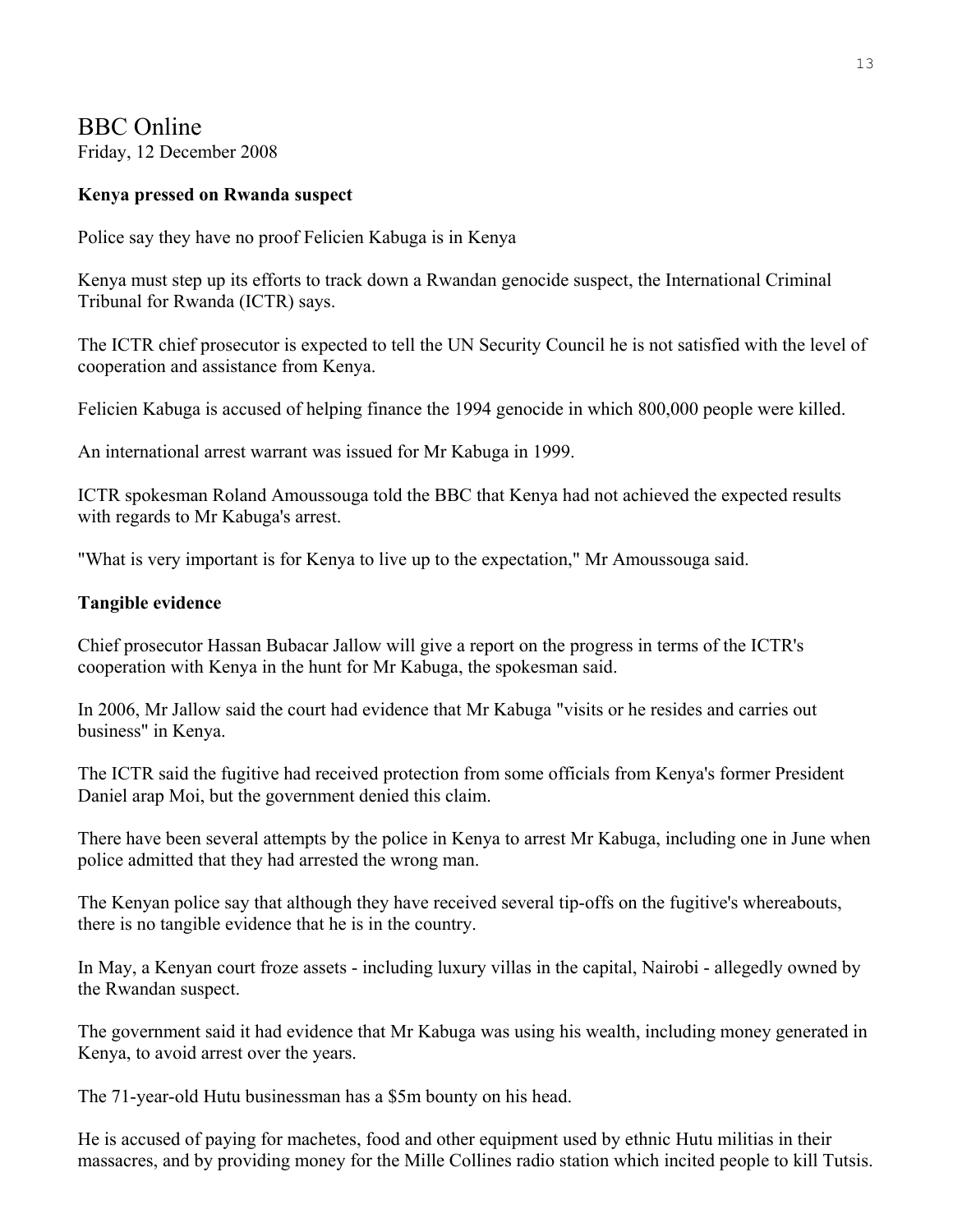AllAfrica.com Thursday, 11 December 2008

#### **Africa: The UN Genocide Convention At 60**

Henning Melber

Analysis

On the 60th anniversary of the UN Genocide convention, Henning Melber looks back at the progress that has been made to safeguard against the occurrence of genocide. In 1998, the International Criminal Court was formed and since then there have been significant advances and mechanisms set in place to prevent genocide as well as bring perpetrators to justice. What is required is the political will to act against genocide and those who perpetrate it, while safeguarding the rights of those at risk.

On 9 December 1948 the United Nations General Assembly adopted the 'Convention for the Prevention and Punishment of the Crime of Genocide'. This was a response to the hitherto unprecedented scale of targeted mass extinction of defined groups of people by the German Nazi regime, which Winston Churchill had termed in a broadcast speech of 1941 'a crime without a name'. Only in 1944 did the lawyer Raphael Lemkin, a Jewish Polish refugee - after a long odyssey ending up in the United States - coin the term 'genocide' in his book 'Axis Rule in Occupied Europe'. He had worked relentlessly to find an international legal response to the emerging Nazi doctrine and its terror. Due to this one individual's lasting commitment, the concept of genocide and its condemnation by means of a normative framework entered the UN system.

It was on the initiative of Lemkin that on 11 December 1946 the UN General Assembly unanimously adopted Resolution 96(1). It states categorically that 'genocide is a crime under international law which the civilised world condemns - and for the commission of which principals and accomplices, whether private individuals, public officials or statesmen, and whether the crime is committed on religious, racial, political or any other grounds - are punishable'. It took more lobbying and several compromises before essentials of this Resolution were finally adopted two years later as the Genocide Convention. It went into force three years later. The Convention defined genocide as 'acts committed with intent to destroy, in whole or in part, a national, ethnical, racial or religious group', and it made genocide a punishable crime under international law. Since then, as Robert Orr, the assistant secretary- general for policy planning in the Executive Office of the UN secretary-general summarised in 2006, 'governments could take action under the United Nations Charter to prevent genocide. The United Nations second Secretary-General Dag Hammarskj $\tilde{A}f\hat{A}$  and the United Nations' spare job was not to take us to Heaven but to keep us from Hell. Genocide is the ultimate Hell.'

Unfortunately, little followed the adoption of the Convention in 1948 that showed that the hell called genocide was prevented by actions on the part of the UN system. Half a century later the renowned scholar William Schabas undertook a sobering stock taking overview of 'The Genocide Convention at Fifty'. As he concluded: 'The Genocide Convention was the first modern human rights treaty. It was adopted only one day earlier than the Universal Declaration of Human Rights, which set the common standard of achievement for human civilisation. Some must have believed, in 1948, that the unthinkable crime of genocide would never recur. Perhaps the gaps in the convention are only the oversights of optimistic negotiators, mistaken in the belief that they were erecting a monument to the past rather than a weapon to police the future. Their naiveté may be forgiven. A failure to learn the lessons of the fifty years since its adoption cannot.'